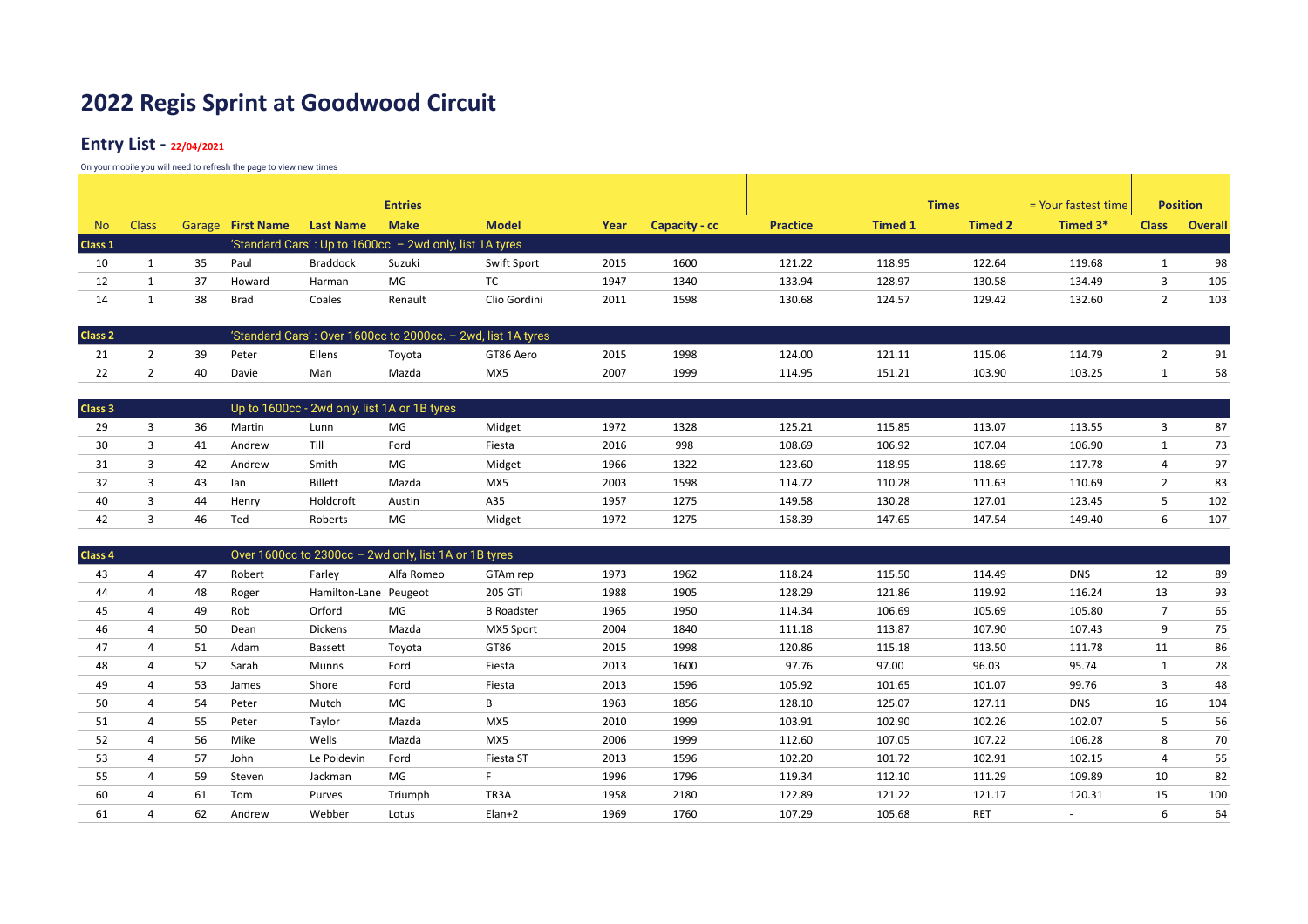### **Entry List - 22/04/2021**

|     |              |                   |        |                  | <b>Entries</b> |              |      |               |                 |                | <b>Times</b>   | $=$ Your fastest time |              | <b>Position</b> |
|-----|--------------|-------------------|--------|------------------|----------------|--------------|------|---------------|-----------------|----------------|----------------|-----------------------|--------------|-----------------|
| No. | <b>Class</b> | Garage First Name |        | <b>Last Name</b> | <b>Make</b>    | <b>Model</b> | Year | Capacity - cc | <b>Practice</b> | <b>Timed 1</b> | <b>Timed 2</b> | Timed 3*              | <b>Class</b> | <b>Overall</b>  |
| 62  |              |                   | Howard | Holdcroft        | Triumph        | TR4          | 1963 | 2198          | 118.73          | 116.93         | 118.25         | 118.53                | 14           | 95              |
| 66  |              | 70<br>Jav         |        | Elliott          | Honda          | S2000        | 2001 | 1997          | 98.93           | 97.82          | 97.43          | 95.92                 |              | 29              |

| Class <sub>5</sub> |     |          | Over 2300cc - 2wd only, list 1A or 1B tyres |            |                  |     |      |       |        |        |        |            |   |    |
|--------------------|-----|----------|---------------------------------------------|------------|------------------|-----|------|-------|--------|--------|--------|------------|---|----|
| 56                 | 60  | Dimitris | Kontogiannis                                | Alfa Romeo | Giulia           |     | 2019 | 2000T | 112.03 | 127.80 | 114.13 | 111.70     |   | 85 |
| 64                 | 65  | David    | Tatchell                                    | Porsche    |                  | 964 | 1990 | 3600  | 118.70 | 114.59 | 115.72 | 114.23     | 8 | 88 |
| 65                 | 66  | Nick     | Smith                                       | Triumph    | TR6              |     | 1970 | 2600  | 111.29 | 107.65 | 107.58 | 105.91     | b | 66 |
| 70                 | 67  | Andrew   | Soper                                       | Porsche    | <b>Boxster S</b> |     | 2005 | 3200  | 104.23 | 101.21 | 104.71 | 103.75     |   | 54 |
|                    | 68  | David    | Watson                                      | Porsche    | Cayman S         |     | 2013 | 3400  | 99.60  | 98.90  | 96.25  | 96.99      |   | 31 |
| 72                 | 143 | Jim      | Giddings                                    | Triumph    | TR7V8            |     | 1979 | 4748  | 105.77 | 102.66 | 101.49 | 100.65     | 4 | 51 |
| 73                 | 142 | Pekka    | Tulokas                                     | Mazda      | MX5              |     | 2005 | 1800  | 99.20  | 97.77  | 96.42  | <b>DNS</b> |   | 34 |
| 74                 | 141 | Darren   | Pauling                                     | Renault    | Megane R26R      |     | 2009 | 2000  | 101.56 | 98.24  | 97.98  | 97.90      |   | 41 |

| Class 6 |     |       |                            | 4wd of all engine capacities, with list 1A or 1B tyres. |                       |      |       |        |        |        |       |    |
|---------|-----|-------|----------------------------|---------------------------------------------------------|-----------------------|------|-------|--------|--------|--------|-------|----|
| 80      | 140 | Alex  | Gilchrist-Jones Mitsubishi |                                                         | Lancer Evolution 9 G1 | 2005 | 2300  | 95.55  | 93.00  | 92.78  | 89.97 |    |
|         | 139 | Neil  | Furlong                    | Porsche                                                 | 911 Turbo             | 2002 | 3600T | 106.38 | 100.71 | 102.33 | 98.83 | 45 |
|         | 138 | Wayne | Shornev                    | Audi                                                    | TT Quattro Roadster   | 2003 | 1800  | 102.49 | 98.75  | 100.60 | 99.04 | 44 |
|         | 132 | Clive | Suggitt                    | Porsche                                                 | 911 Carrera 4 GTS     | 2000 | 3800  | 106.96 | 98.83  | 96.84  | 96.29 |    |

| <b>Class 7</b> |     |         |         |          | Road Going Kit Type and Replica Cars - Up to 1800cc, excl. Motor cycle engine cars. list 1A or 1B tyres |      |      |        |        |        |        |    |
|----------------|-----|---------|---------|----------|---------------------------------------------------------------------------------------------------------|------|------|--------|--------|--------|--------|----|
|                |     | Stever  | Elliott | Lotus    | Elise                                                                                                   | 2009 | 1798 | 106.00 | 101.24 | 100.33 | 100.36 | 49 |
|                | 137 | Mark    | Barr    | Caterham | Seven                                                                                                   | 2002 | 1798 | 93.88  | 89.90  | 90.57  | 89.61  | 10 |
|                | 114 | Anthony | Earl    | Caterham | 7 Roadsport                                                                                             | 2002 | 1800 | 103.54 | 98.53  | 99.47  | 97.89  | 40 |

| <b>Class 8</b> |     |            |          |           | Road Going Kit Type and Replica Cars - Over 1800cc, incl. all Motor cycle engine cars, list 1A or 1B tyres |      |      |        |        |        |       |   |    |
|----------------|-----|------------|----------|-----------|------------------------------------------------------------------------------------------------------------|------|------|--------|--------|--------|-------|---|----|
| 84             | 136 | Keith      | Weller   | Vauxhall  | VX220 Turbo                                                                                                | 2004 | 1998 | 98.79  | 98.51  | 98.06  | 96.68 |   | 35 |
| 85             | 135 | Simon      | Neill    | MK        | Indy Hayabusa Turbo                                                                                        | 2008 | 1300 | 107.20 | 101.65 | 99.08  | 94.62 |   | 24 |
| 86             | 134 | Tim        | Simpson  | Westfield | <b>SEIW</b>                                                                                                | 2008 | 1989 | 101.75 | 99.94  | 100.24 | 98.37 | Õ | 43 |
| 87             | 133 | Mark       | Cheevers | Sylva     | Furv                                                                                                       | 1993 | 1440 | 103.79 | 99.13  | 97.11  | 96.28 | b | 32 |
| 89             | 131 | Julian     | Heap     | Caterham  | 620                                                                                                        | 2017 | 2000 | 97.70  | 93.91  | 92.32  | 91.92 |   | 16 |
|                | 130 | Mark       | Suggitt  | Caterham  | <b>CSR</b>                                                                                                 | 2005 | 2300 | 95.72  | 92.61  | 93.40  | 91.89 |   | 15 |
| 91             | 127 | <b>Tim</b> | Ralph    | Caterham  | R400                                                                                                       | 2011 | 1998 | 93.97  | 92.45  | 92.95  | 92.03 |   | 18 |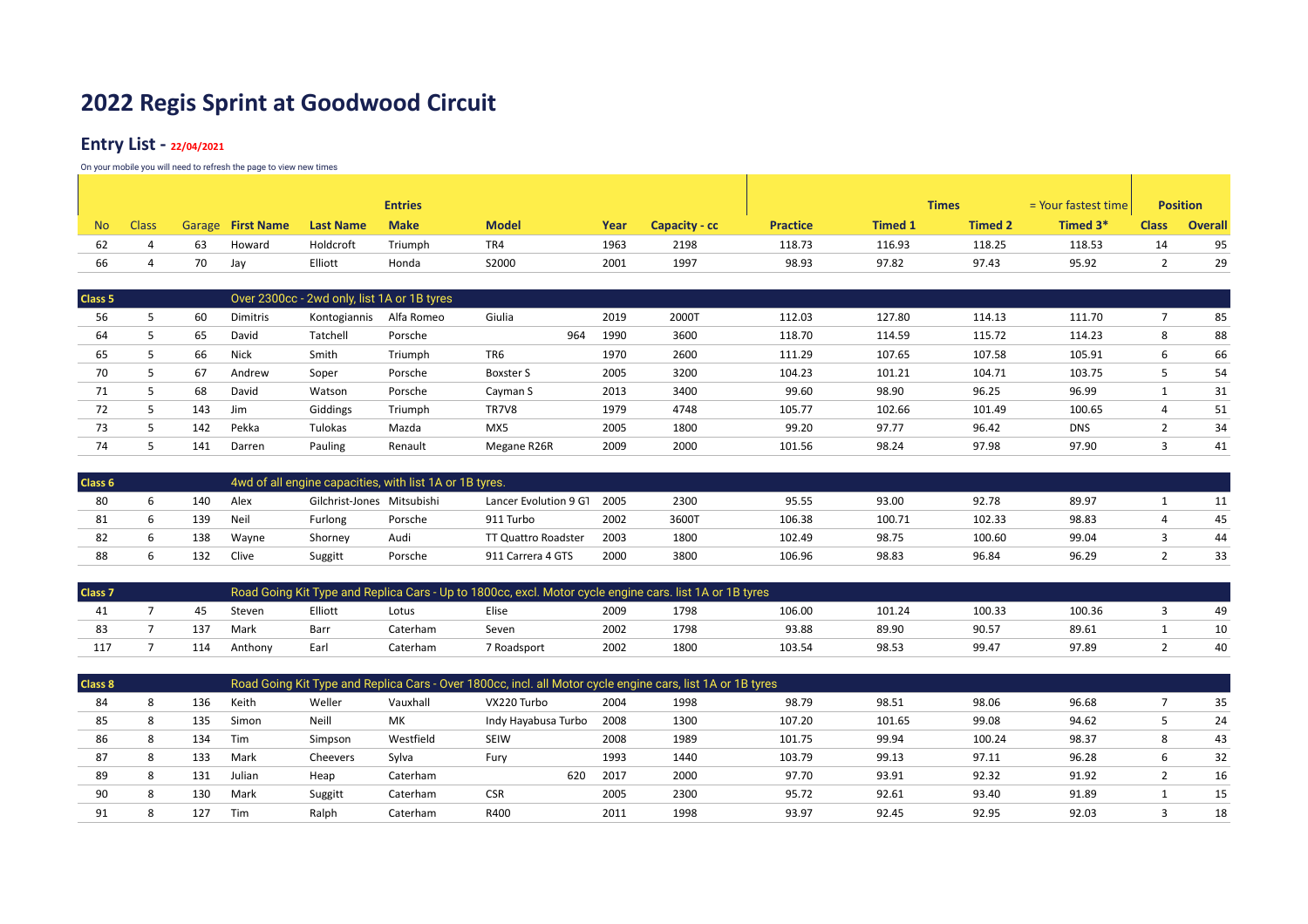### **Entry List - 22/04/2021**

|     |              |     |                   |                  | <b>Entries</b> |              |      |               |                 |                | <b>Times</b>   | $=$ Your fastest time |              | <b>Position</b> |
|-----|--------------|-----|-------------------|------------------|----------------|--------------|------|---------------|-----------------|----------------|----------------|-----------------------|--------------|-----------------|
| No. | <b>Class</b> |     | Garage First Name | <b>Last Name</b> | <b>Make</b>    | <b>Model</b> | Year | Capacity - cc | <b>Practice</b> | <b>Timed 1</b> | <b>Timed 2</b> | Timed 3*              | <b>Class</b> | <b>Overall</b>  |
| 92  |              | 128 | Steve             | Watson           | Lotus          | Elise        | 2003 | 1998          | 104.70          | 96.62          | 95.84          | 92.11                 |              | 19              |
| 94  |              | 136 | Paul              | Weller           | Vauxhall       | <b>VX220</b> | 2004 | 1998          | 109.91          | 107.39         | 108.27         | 113.23                |              | 74              |

| q | 126 | Russell | <b>Dawkes</b> | Davrian              | Mk 7           | 1975                                                 | 1250 | 109.90  | 102.37     | 102.29                   | 101.05     | ∠                        | 52  |
|---|-----|---------|---------------|----------------------|----------------|------------------------------------------------------|------|---------|------------|--------------------------|------------|--------------------------|-----|
| 9 | 125 | Mike    | Davies        | Austin               | Mini Cooper S  | 1964                                                 | 1293 | no time | 107.31     | 106.12                   | <b>DNS</b> | 4                        | 68  |
| 9 | 124 | Gerry   | Windett       | MG                   | Midget         | 1972                                                 | 1330 | n/s     |            | $\overline{\phantom{a}}$ |            | $\overline{\phantom{a}}$ |     |
|   | 123 | Graham  | Carter        | Mini                 | Cooper S       | 1968                                                 | 1293 | 125.85  | 121.10     | 123.30                   | 122.79     | 8                        | 101 |
| 9 | 126 | Ken     | Banks         | Davrian              | Mk7            | 1975                                                 | 1250 | 117.36  | 110.64     | 110.23                   | 109.43     |                          | 80  |
| q | 122 | Ben     | Rolls         | <b>Austin Healey</b> | Sprite         | 1967                                                 | 1380 | 99.06   | 96.76      | 96.40                    | 95.47      |                          | 27  |
| Q | 129 | Peter   | Clark         | MG                   | Midget         | 1965                                                 | 1380 | 115.81  | 109.18     | 108.85                   | 109.08     | 6                        | 79  |
| 9 | 121 | Peter   | Joy           | Lotus                | Elite          | 1959                                                 | 1216 | 107.58  | 106.18     | 113.34                   | 108.17     | ь                        | 69  |
| q | 120 | Dale    | Huxford       | Triumph              | Spitfire Mk IV | 1972                                                 | 1300 | 114.17  | <b>DNF</b> |                          |            |                          |     |
| q | 125 | John    | Davies        | Austin               | Mini Cooper S  | 1964                                                 | 1293 | 115.33  | 107.12     | no time                  | 105.98     |                          | 67  |
|   |     |         |               |                      |                | Modified & Specialist Production Cars - Up to 1400cc |      |         |            |                          |            |                          |     |

| Class 10 |    |     |       |        |         | Modified & Specialist Production Cars - Over 1400cc to 2000cc |      |      |        |        |            |            |    |
|----------|----|-----|-------|--------|---------|---------------------------------------------------------------|------|------|--------|--------|------------|------------|----|
| 114      |    | 118 | Greg  | Purdie | Peugeot | 306 GTi-6                                                     | 1998 | 1998 | 111.09 | 104.22 | 103.39     | 103.29     | 59 |
| 115      | 10 | 116 | Andv  | Porter | MG      | ZR                                                            | 2094 | 1800 | 114.20 | 115.22 | 114.58     | 114.56     | 90 |
| 116      |    | 115 | David | Brown  | Renault | Clio                                                          | 2005 | 1998 | 108.48 | 108.81 | 108.16     | 107.91     | 78 |
| 118      |    | 117 | Rob   | Bell   | MG      | MGF                                                           | 1996 | 1796 | 112.02 | 116.84 | <b>DNF</b> | <b>DNS</b> | 94 |

| Class 11 |  |                   |         | Modified & Specialist Production Cars - Over 2000cc |           |      |      |         |        |        |        |          |
|----------|--|-------------------|---------|-----------------------------------------------------|-----------|------|------|---------|--------|--------|--------|----------|
| 120      |  | Nicholas          | Olson   | Lotus                                               | Esprit S3 | 1981 | 2598 | 93.20   | 89.23  | 89.63  | 89.57  | $\Omega$ |
| 121      |  | Pete <sup>®</sup> | Pringle | Alfa Romeo                                          | GTV       | 2003 | 3200 | no time | 108.13 | 108.49 | 107.68 | 77       |
| 69       |  | Victor            | Porrett | McLaren                                             | 570S      | 2021 | 3800 | 101.77  | 92.78  | 93.25  | 91.98  |          |
| 63       |  | Christopher       | Lees    | Ariel                                               | Atom 4    | 2019 | 1996 | no time | 96.71  | 96.44  | 93.75  | 23       |
|          |  | Graham            | Porrett | McLaren                                             | 570S      | 2021 | 3800 | 92.08   | 97.92  | 100.28 | 96.86  | 36       |

| Class 15<br>124 |  |  |       |         | Sports Libre 'Car' engines over 1800cc, Motor cycle engined cars over 1100cc. |      |      |      |         |       |       |            |  |
|-----------------|--|--|-------|---------|-------------------------------------------------------------------------------|------|------|------|---------|-------|-------|------------|--|
|                 |  |  | Simon | Clemow  | Radical                                                                       | SR1  | 2016 | 1440 | no time | 86.59 | 87.01 | 89.38      |  |
|                 |  |  | Peter | Steel   | Radical                                                                       | SR1  | 2015 | 1340 | 94.94   | 93.47 | 91.82 | 90.46      |  |
| 126             |  |  | John  | Gregson | Jedi                                                                          | Mk 4 | 1996 | 1051 | 88.46   | 89.08 | 87.24 | <b>DNS</b> |  |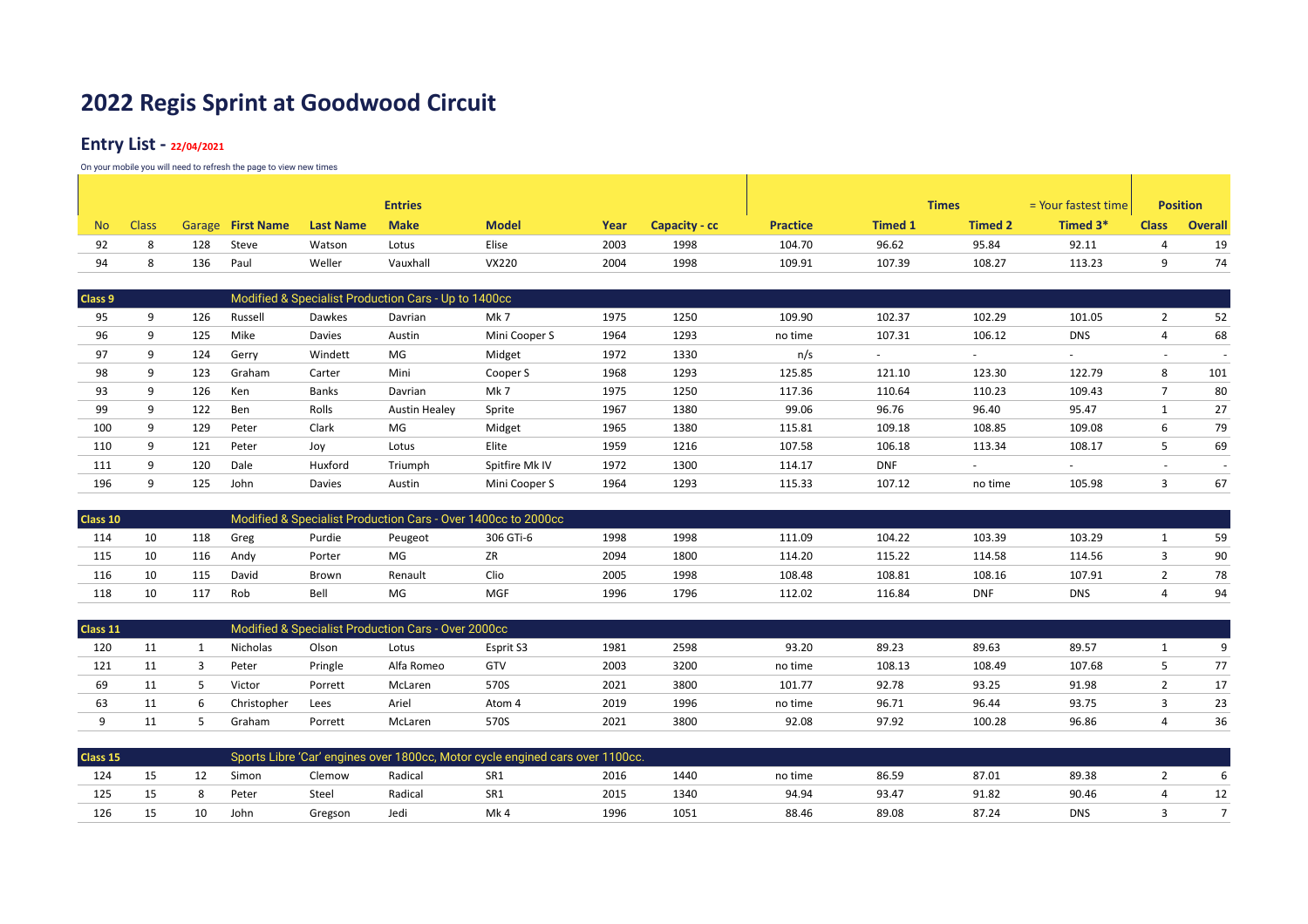### **Entry List - 22/04/2021**

|     |              |                          |                  | <b>Entries</b> |              |      |               |                 |                | <b>Times</b>   | $=$ Your fastest time |              | <b>Position</b> |
|-----|--------------|--------------------------|------------------|----------------|--------------|------|---------------|-----------------|----------------|----------------|-----------------------|--------------|-----------------|
| No. | <b>Class</b> | <b>Garage</b> First Name | <b>Last Name</b> | <b>Make</b>    | <b>Model</b> | Year | Capacity - cc | <b>Practice</b> | <b>Timed 1</b> | <b>Timed 2</b> | Timed 3*              | <b>Class</b> | Overall         |
|     |              | Dave                     | Greenslade       | Radical        | SR1          | 2015 | 1440          | 86.36           | 87.56          | 84.55          | 83.63                 |              |                 |

| Class 17 |         |    |         | Racing Cars over 1100cc. |                |                            |      |      |        |        |        |            |   |     |
|----------|---------|----|---------|--------------------------|----------------|----------------------------|------|------|--------|--------|--------|------------|---|-----|
| 33       | 17      | 30 | Stephen | Broughton                | SBD Dallara    | F399                       | 1999 | 1998 | 74.28  | 74.69  | 75.35  | 73.63      |   |     |
| 8        | $\perp$ | 20 | Steven  | McEvoy                   | MG             | <b>KN Bellevue Special</b> | 1935 | 1491 | 124.13 | 118.95 | 121.96 | 120.79     |   | 98  |
|          | 17      | 22 | Charles | McEvoy                   | MG             | PA Racing Special          | 1934 | 1466 | 130.32 | 141.94 | 130.69 | <b>DNF</b> | 8 | 106 |
|          |         | 24 | Malcolm | Boorman                  | <b>OMS</b>     | 2000m                      | 2000 | 1396 | 83.40  | 79.89  | 80.14  | 81.28      |   |     |
|          |         | 26 | Simon   | Broadbridge              | Van Diemen     | <b>RF87</b>                | 1987 | 1600 | 112.11 | 108.38 | 104.06 | 103.04     | b | 57  |
|          |         | 28 | Tony    | Kiss                     | Van Deimen     | RF87 formula ford 16       | 1987 | 1600 | 113.84 | 103.96 | 103.10 | 101.11     | ∼ | 53  |
|          |         | 30 | Matt    | Hillam                   | Dallara        | F399                       | 1999 | 1996 | 80.89  | 76.78  | 77.58  | 75.39      |   |     |
|          |         | 32 | lan     | Catt                     | Wealden Empire |                            | 2013 | 1450 | 86.34  | 81.89  | 83.65  | 83.80      |   | 4   |

| Class 18 |      |    |         | The Lotus 7 Car Club                                                 |          |                 |      |      |         |        |        |        |   |    |
|----------|------|----|---------|----------------------------------------------------------------------|----------|-----------------|------|------|---------|--------|--------|--------|---|----|
|          |      |    |         | Class 18.1 <= 130 BHP list 1A tyres Road Going Specialist Production |          |                 |      |      |         |        |        |        |   |    |
| 505      | 18.1 | 69 | Stephen | Long                                                                 | Caterham | Seven           | 2007 | 1600 | 127.06  | 115.37 | 117.16 | 115.14 | b | 92 |
| 507      | 18.1 | 71 | Richard | Young                                                                | Caterham | Seven           | 2010 | 1598 | 110.76  | 106.51 | 106.23 | 103.43 |   | 60 |
| 509      | 18.1 | 73 | Stephen | Causey                                                               | Caterham | Seven           | 2005 | 1588 | no time | 107.49 | 107.65 | 106.76 |   | 72 |
| 511      | 18.1 | 75 | Ivan    | Pullen                                                               | Lotus    | Seven Roadsport | 2012 | 1598 | no time | 107.52 | 106.47 | 105.40 | 4 | 62 |
| 512      | 18.1 | 77 | Charlie | Wilson                                                               | Caterham | Seven           | 2016 | 1600 | no time | 101.04 | 101.58 | 100.45 |   | 50 |
| 513      | 18.1 | 79 | John    | Clarke                                                               | Caterham | Seven           | 2003 | 1588 | 110.32  | 106.81 | 105.65 | 103.99 |   | 61 |

|     |      |     |        | Class 18.2 <= 155 BHP list 1A tyres - Road Going Specialist Production |          |            |      |      |        |        |        |        |    |
|-----|------|-----|--------|------------------------------------------------------------------------|----------|------------|------|------|--------|--------|--------|--------|----|
| 519 | 18.2 | 81  | Neal   | O'leary                                                                | Caterham | <b>GTS</b> | 1995 | 1700 | 122.14 | 117.25 | 117.29 | 116.99 | 96 |
| 521 | 18.2 | 112 | Debbie | Jones                                                                  | Caterham | Superlight | 1997 | 1588 | 114.74 | 109.17 | 110.81 | 106.66 |    |
| 522 | 18.2 | 83  | Andrew | Harries                                                                | Caterham | Roadsport  | 2016 | 1600 | 114.10 | 110.62 | 110.45 | 107.47 | 76 |
| 621 | 18.2 | 112 | lan    | Jones                                                                  | Caterham | Superlight | 1997 | 1588 | 102.51 | 102.87 | 97.20  | 97.31  | 38 |

|     |      |     |        | Class 18.3 <= 155 BHP list 1B tyres - Road Going Specialist Production |            |                   |      |      |        |        |        |        |    |
|-----|------|-----|--------|------------------------------------------------------------------------|------------|-------------------|------|------|--------|--------|--------|--------|----|
| 530 | 18.3 | 85  | Lewis  | Carine                                                                 | Caterham 7 | Supersport        | 2012 | 1600 | 102.76 | 97.13  | 96.99  | 96.09  | 30 |
| 539 | 18.3 | 87  | Roger  | Legg                                                                   | Caterham   | Roadsport         | 2007 | 1598 | 108.52 | 106.38 | 106.52 | 105.65 | 63 |
| 540 | 18.3 | 89  | Bryan  | Herriott                                                               | Caterham   | Seve Roadsport SV | 2004 | 1800 | 103.08 | 99.87  | 100.72 | 97.95  | 42 |
| 544 | 18.3 | 101 | Andrew | Willoughby                                                             | Caterham   | 310R              | 2015 | 1600 | 99.18  | 97.60  | 99.04  | 97.21  | 39 |